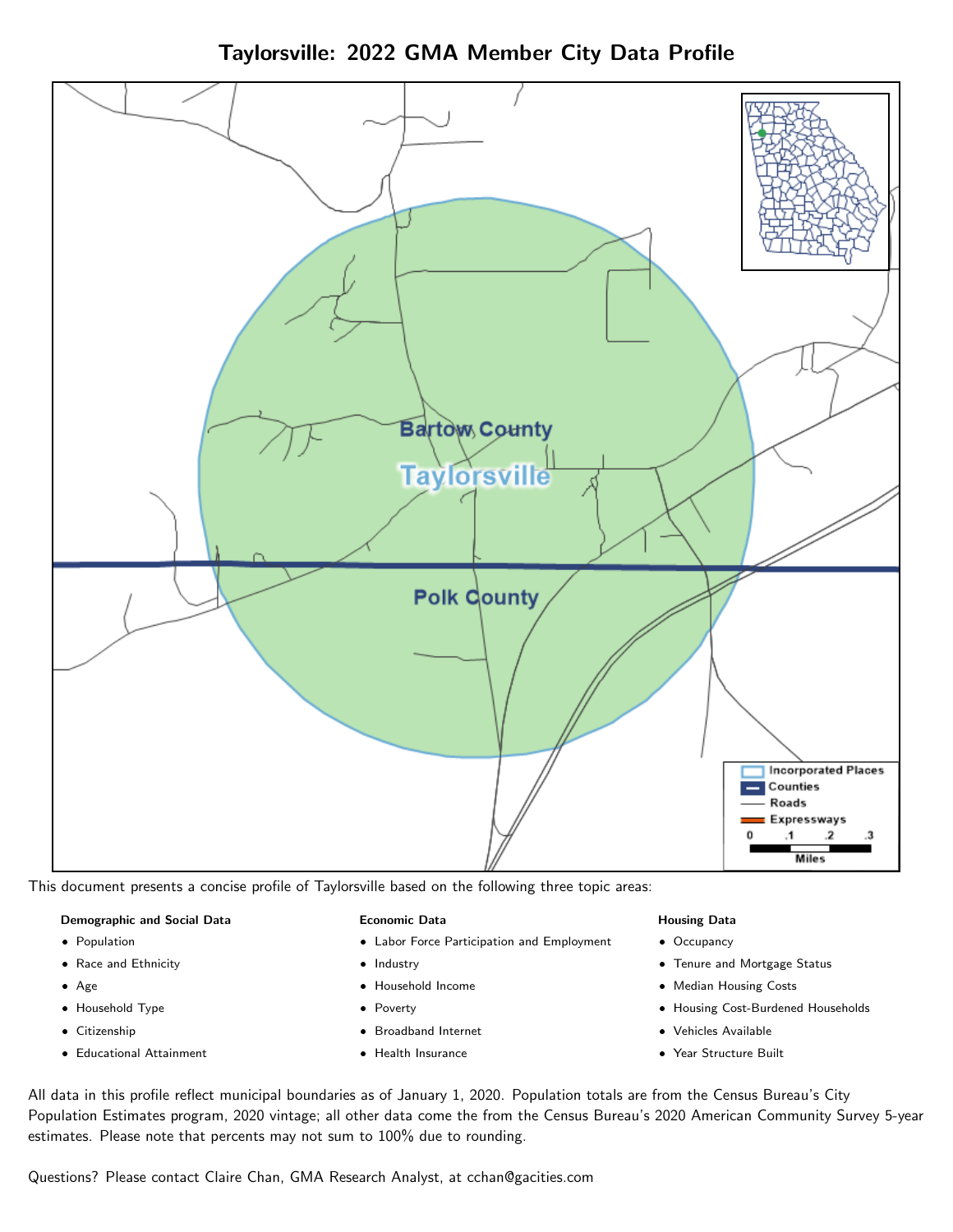# Taylorsville: Demographic and Social





16% 14% 12% 10% 8% 6% 4% 2% 0% 2% 4% 6% 8% 10% 12% 14% 16%

# Native Born 100%

#### Race and Ethnicity



Source: U.S. Census Bureau, City Population Estimates, 2020 vintage Source: American Community Survey, 2020 5-year estimates, table B03002



Source: American Community Survey, 2020 5-year estimates, table B01001 Source: American Community Survey, 2020 5-year estimates, table B11001

#### Educational Attainment



Source: American Community Survey, 2020 5-year estimates, table B05002 Source: American Community Survey, 2020 5-year estimates, table B15002



#### **Citizenship**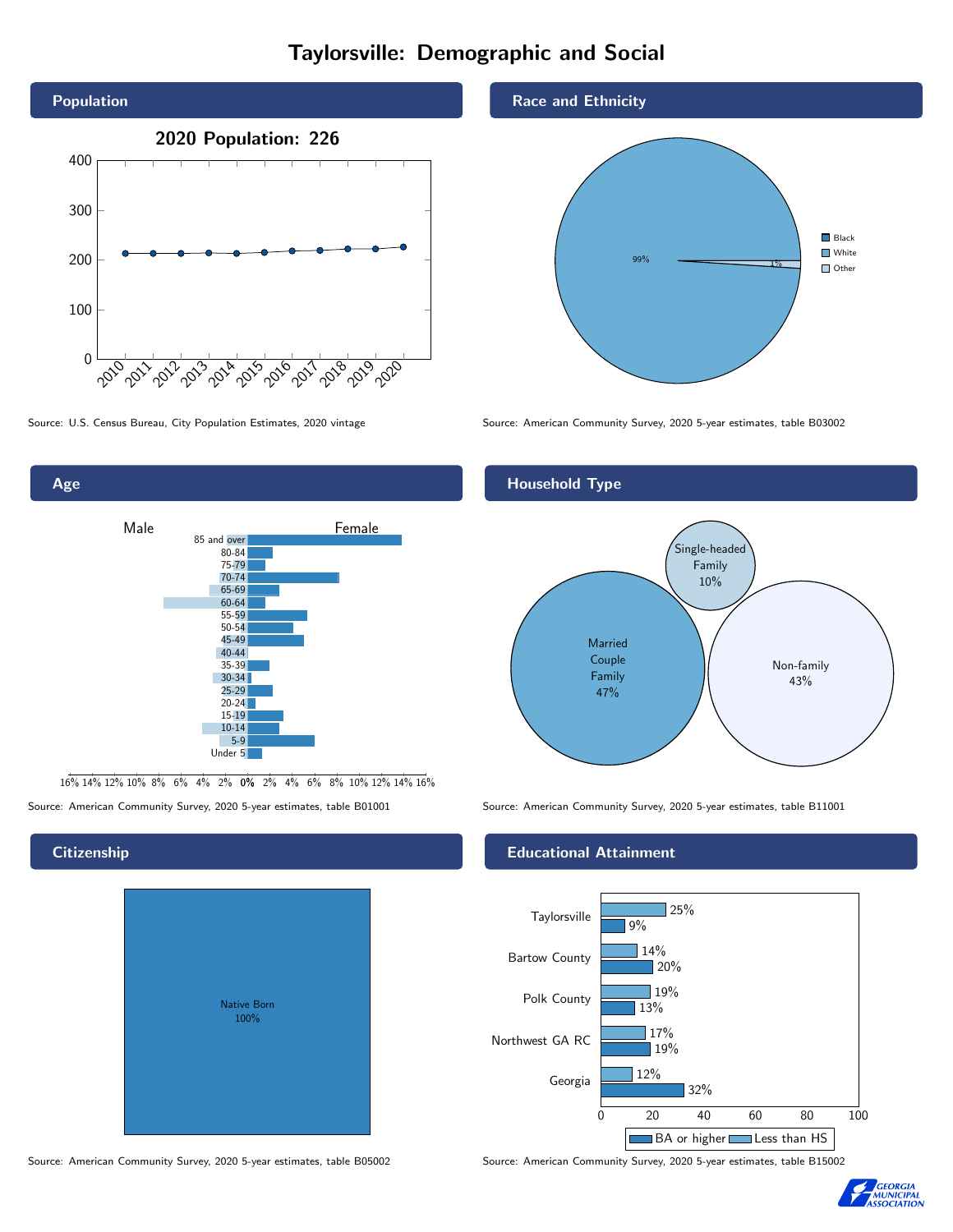# Taylorsville: Economic



Source: American Community Survey, 2020 5-year estimates, table B23001 Note: Unemployment rate is based upon the civilian labor force.

#### Industry

| Agriculture, forestry, fishing and hunting, and mining      | $0\%$ |
|-------------------------------------------------------------|-------|
| Construction                                                | $1\%$ |
| Manufacturing                                               | 25%   |
| <b>Wholesale Trade</b>                                      | 2%    |
| Retail Trade                                                | 6%    |
| Transportation and warehousing, and utilities               | 12%   |
| Information                                                 | $0\%$ |
| Finance and insurance, real estate, rental, leasing         | $1\%$ |
| Professional, scientific, mgt, administrative, waste mgt    | 13%   |
| Educational services, and health care and social assistance | 12%   |
| Arts, entertainment, recreation, accommodation, food        | 9%    |
| service                                                     |       |
| Other services, except public administration                | 10%   |
| Public administration                                       | 9%    |
|                                                             |       |

Source: American Community Survey, 2020 5-year estimates, table C24030



Source: American Community Survey, 2020 5-year estimates, tables B19013 and B19025 Source: American Community Survey, 2020 5-year estimates, table B17010

Broadband Internet No 44% Yes 56%

#### Health Insurance



Source: American Community Survey, 2020 5-year estimates, table B28002 Source: American Community Survey, 2020 5-year estimates, table B18135